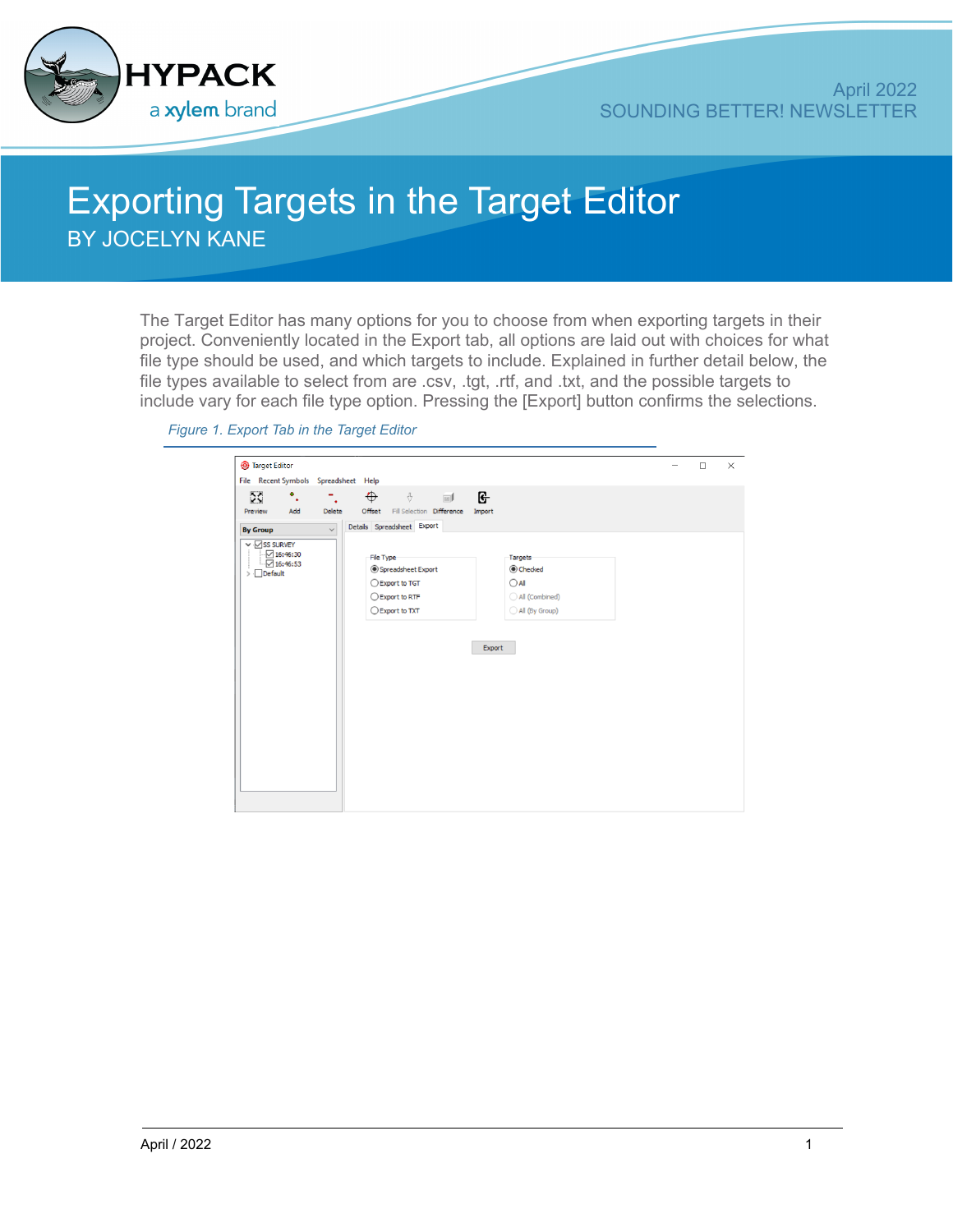"**Spreadsheet Export**" takes the data in the Spreadsheet tab and saves it as Comma Separated Values or rather a CSV file (.csv). Either all targets can be included or the user can choose to save only the targets that are checked in the spreadsheet.

*Figure 2. Spreadsheet Export Options*

| Checked        |
|----------------|
|                |
| $\bigcirc$ all |
| All (Combined) |
| All (By Group) |
|                |
|                |
| Export         |
|                |
|                |

|   | Date Acquire Name                                               | Latitude | Longitude                             | <b>Source</b> |
|---|-----------------------------------------------------------------|----------|---------------------------------------|---------------|
|   | <br>2022-01-12 15 test<br>************************************* |          | 32 01 17.2117 087 03 24.073           |               |
| 2 | 2015-12-02 16 16:46:30                                          |          | 32 45 57.0149 079 52 16.666 SS SURVEY |               |
|   | 2015-12-02 16 16:46:53                                          |          | 32 45 57,6734 079 52 17,675 SS SURVEY |               |

The "**Export to TGT**" option allows you to export your project's targets to a Target file (.tgt) with three different options. The first, is to include only the targets checked in the tree on the left of the editor. The second way is to export the entire list of targets together in one TGT file with "All (Combined)". Lastly, if you choose "All (By Group)", the targets will be saved according to the groups they reside in inside the tree, with one file per group.

*Figure 4. Export to TGT with Options*

| ○ Spreadsheet Export |                |
|----------------------|----------------|
|                      | Checked        |
| Export to TGT        | $\bigcirc$ All |
| Export to RTF        | All (Combined) |
| ◯ Export to TXT      | All (By Group) |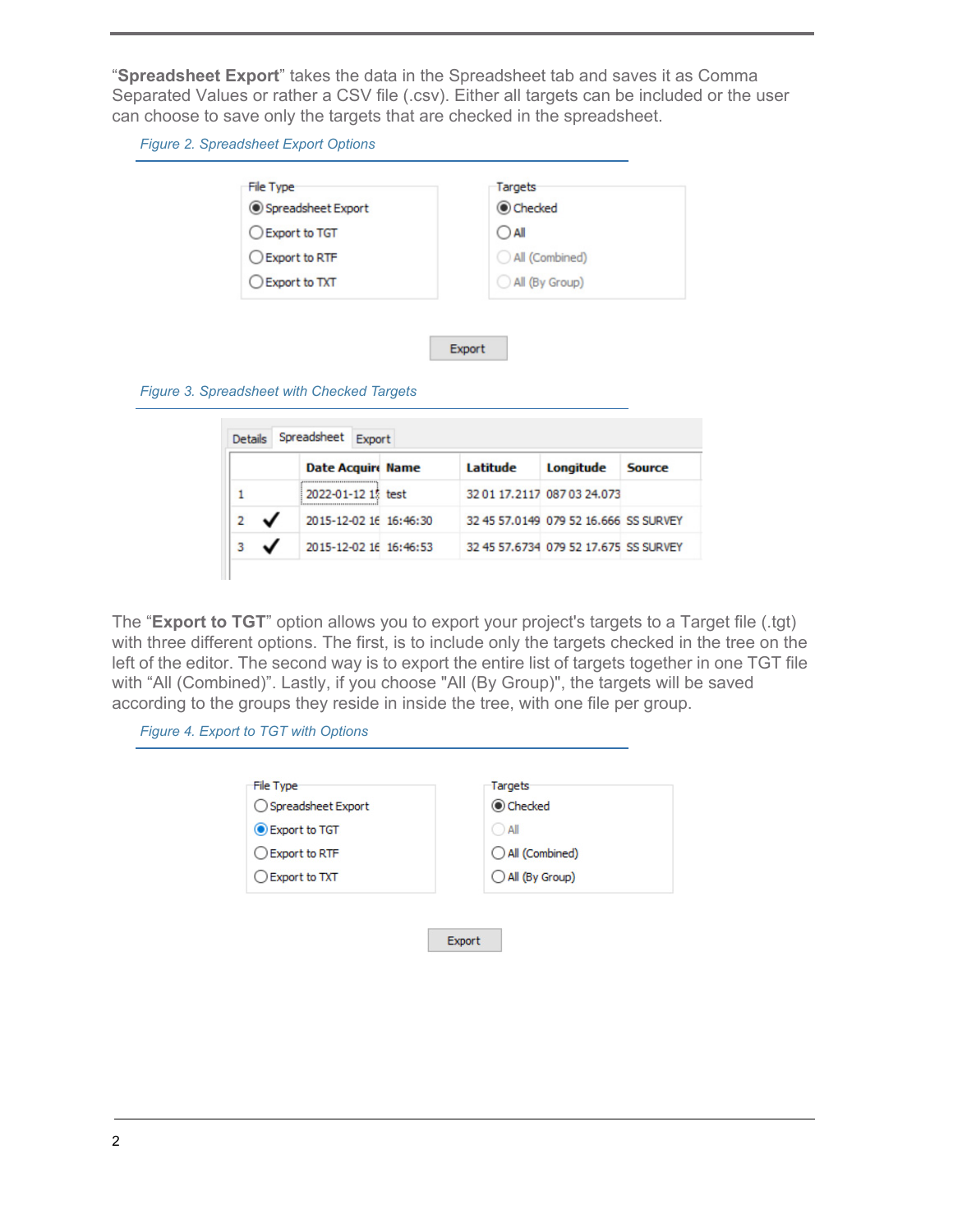When you choose to "**Export to RTF**", the targets are saved as a Real Text File (.rtf). If you want to save just the targets checked in the tree on the left of the editor, select "Checked", otherwise select "All" to save all targets.

*Figure 5. Export to RTF with Options*

| File Type<br>◯ Spreadsheet Export | Targets<br>Checked |
|-----------------------------------|--------------------|
| Export to TGT                     | $\bigcirc$ all     |
| Export to RTF                     | All (Combined)     |
| ◯ Export to TXT                   | All (By Group)     |

The Target Editor has some new functionalities. Previously only possible from the Shell, users can now export their targets to a text (.txt) file directly from the Target Editor by choosing "**Export to TXT**" in the Export tab. After choosing "Checked" or "All", clicking [Export] brings up a dialog box that allows you to further customize what information about your targets you would like to save. Select which variables to include, the type of separator to have between each variable, the Longitude and Latitude format, and whether or not to include a column header listing the variable types. The final step is to choose to save or print your text document.

*Figure 6. Export to TXT with Options*

| ◯ Spreadsheet Export | Checked        |
|----------------------|----------------|
| ◯ Export to TGT      | $\bigcap$ All  |
| Export to RTF        | All (Combined) |
| Export to TXT        | All (By Group) |